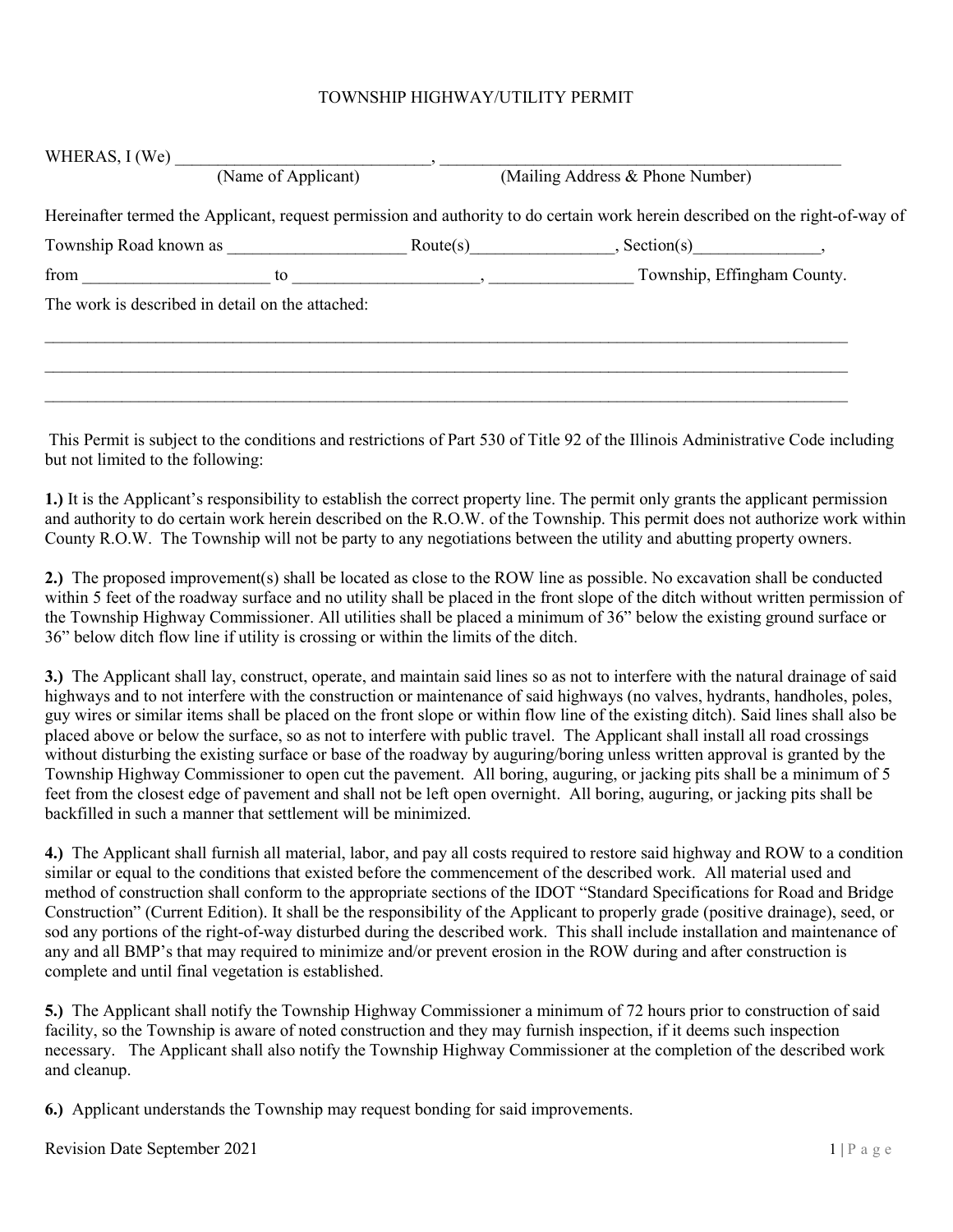7.) In granting this permit, the Applicant agrees to provide and maintain traffic control with warning signs, barricades and flagmen conforming to the IDOT "Manual on Uniform Traffic Control Devices" and IDOT "Traffic Controls Standards".

8.) The Applicant, his(her) successors and assigns, shall assume all risk and shall agree to defend, indemnify, and hold harmless the Township for damages incurred to persons and property in conjunction with this work.

9.) The Applicant shall not trim, cut, or in any way disturb any trees or shrubbery along the highway without written approval of the Township Highway Commissioner.

10.) The Applicant shall adjust, relocate and repair said facilities, at no expense to the Township, if any future highway construction or maintenance along the Township Road should be required.

11.) A copy of this permit shall be in the possession of said Applicant's crew performing said work in the event they are asked to show proof of permit by any County or Township personnel.

This permit covers the operation and presence of specified equipment, material, or facility on the Right-Of-Way which may be related to the authorized work.

One original copy of this application will be retained by the Township Highway Commissioner.

The work authorized by this permit shall be completed within days (requested by applicant) after the date of approval by the Township Highway Commissioner, otherwise the permit will be considered null and void.

A copy of this permit will be required to be returned within 30 days of the completion of work.

| This permit is hereby accepted and its provisions agreed to this day of , 20 |      |                                               |                                                  |  |  |  |
|------------------------------------------------------------------------------|------|-----------------------------------------------|--------------------------------------------------|--|--|--|
| Witness                                                                      |      | Signed                                        | Applicant                                        |  |  |  |
| (Mailing Address)                                                            |      |                                               | (Mailing Address)                                |  |  |  |
| (State)<br>(City)                                                            |      | (City)                                        | (State)                                          |  |  |  |
| <b>Emergency Contact Information</b>                                         |      |                                               |                                                  |  |  |  |
| <b>Emergency Contact Name</b>                                                |      | 24 Hour Emergency Contact Number              |                                                  |  |  |  |
| SIGN AND RETURN TWO ORIGINALS TO: Township Highway Commissioner              |      | See Attached Document for Contact Information |                                                  |  |  |  |
| Approved this day of                                                         | 20 . |                                               | Printed Name of Township Highway<br>Commissioner |  |  |  |

Signature Signature